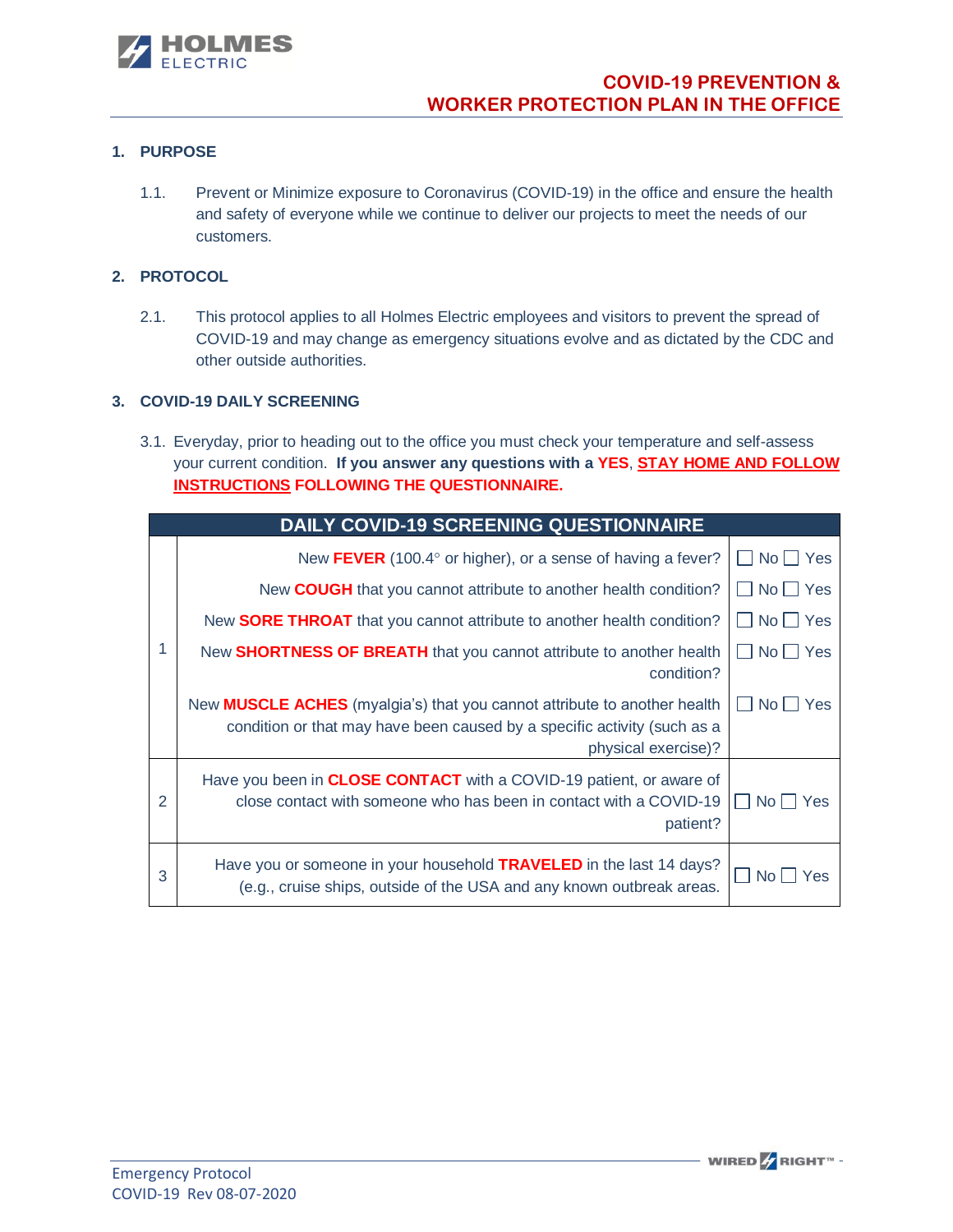

3.2. **If you answer any** If you answered YES to any of the questions above, call your supervisor and provide the following information:

|                | SYMPTOMS - CLOSE CONTACT - TRAVEL                                                                                                                                                                                                                                                                                                                                                                                                                                                                                                                                                                                                                                                          |  |  |  |  |
|----------------|--------------------------------------------------------------------------------------------------------------------------------------------------------------------------------------------------------------------------------------------------------------------------------------------------------------------------------------------------------------------------------------------------------------------------------------------------------------------------------------------------------------------------------------------------------------------------------------------------------------------------------------------------------------------------------------------|--|--|--|--|
|                | <b>Identify Symptoms</b>                                                                                                                                                                                                                                                                                                                                                                                                                                                                                                                                                                                                                                                                   |  |  |  |  |
| 2              | Where did you travel?                                                                                                                                                                                                                                                                                                                                                                                                                                                                                                                                                                                                                                                                      |  |  |  |  |
| 3              | Did you visit any jobsites? Please identify jobsites (and specific locations).                                                                                                                                                                                                                                                                                                                                                                                                                                                                                                                                                                                                             |  |  |  |  |
| 4              | Identify who you closely work with.                                                                                                                                                                                                                                                                                                                                                                                                                                                                                                                                                                                                                                                        |  |  |  |  |
| 5              | When was your last day on the jobsite prior to exposure?                                                                                                                                                                                                                                                                                                                                                                                                                                                                                                                                                                                                                                   |  |  |  |  |
| 6              | Call your doctor for further instructions and contact your supervisor for updates.<br>NO Test: If your doctor does not think you need to be tested, ask them when you<br>$\bullet$<br>can return to work.<br>NEGATIVE Test: If you are tested and results are negative, contact your supervisor<br>$\bullet$<br>and let them know when you were tested and when you can return to work. Note:<br>you may be assigned a new assignment and/or project.<br>POSITIVE Test: If you are tested and results are positive, ask your doctor when you<br>$\bullet$<br>can return to work. Again, contact your supervisor and let them know when you were<br>tested and when you can return to work. |  |  |  |  |
| $\overline{7}$ | During this time contact HR.                                                                                                                                                                                                                                                                                                                                                                                                                                                                                                                                                                                                                                                               |  |  |  |  |

- 3.3. Employees are required to acknowledge they are symptom free when they arrive in the office. This is an addition to screening yourself PRIOR to leaving for work.
	- 3.3.1. Symptom-Free Daily Acknowledgement Forms
		- 3.3.1.1. Forms have been placed in your office/work station and must be signed immediately upon arrival. Signing the form acknowledges you are symptom free and understand the contents of this policy and will follow all protocols within the policy.
		- 3.3.1.2. The form shall be placed in a container on the designated COVID-19 document table, which is located by the front door lobby.
		- 3.3.1.3. Temperature check is not required upon arrival, but receptionist can check if requested.
	- 3.3.2. Visitor Policy
		- 3.3.2.1. Until further notice, scheduling visitors is strongly discouraged and will be by appointment only.
		- 3.3.2.2. In circumstances when a visitor must enter the building, the following protocol will apply:

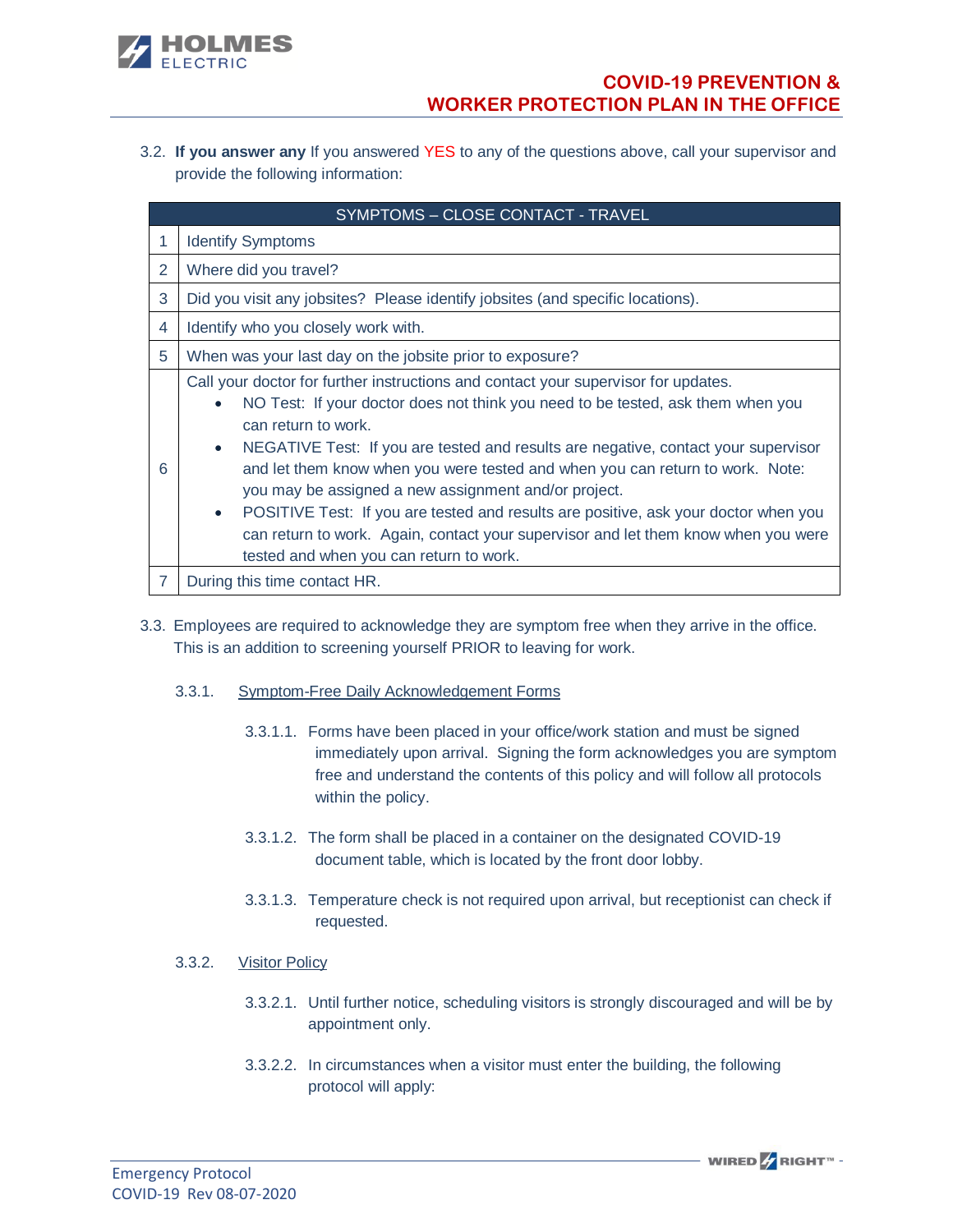

- 3.3.2.2.1. Visitor(s) will be met by the Holmes employee they are visiting at the front door
- 3.3.2.2.2. Visitor(s) will not be allowed to walk freely through the building
- 3.3.2.2.3. Both Visitor and Holmes employee must wear a face mask; mask will be available
- 3.3.2.2.4. Visitor(s) will acknowledge they are symptom free, have their temperature taken by receptionist and sign in at lobby COVID-19 table
- 3.3.2.2.5. The Vendor Conference Room will be used for all meetings with visitors
- 3.3.2.2.6. It is the responsibility of the Holmes employee being visited to clean/disinfect the room
- 3.4. If someone becomes sick or symptomatic while in the office, the affected person shall immediately notify his or her supervisor and do the following:

|   | <b>EXPOSURE - STEP BY STEP</b>                                                                                                                                                                                                                                                                                                                                                                                                                                                                            |  |  |  |  |
|---|-----------------------------------------------------------------------------------------------------------------------------------------------------------------------------------------------------------------------------------------------------------------------------------------------------------------------------------------------------------------------------------------------------------------------------------------------------------------------------------------------------------|--|--|--|--|
| 1 | Notify your Supervisor                                                                                                                                                                                                                                                                                                                                                                                                                                                                                    |  |  |  |  |
| 2 | Don a MASK if you are not already wearing one.                                                                                                                                                                                                                                                                                                                                                                                                                                                            |  |  |  |  |
| 3 | Stay in your office; your Supervisor will direct you to the best egress which would cause the<br>least amount of exposure to the office and your coworkers.                                                                                                                                                                                                                                                                                                                                               |  |  |  |  |
| 4 | Affected Worker will be directed to go home and contact their primary care physician. If they<br>are in need of immediate treatment, the most appropriate facility should be contacted by<br>phone, PRIOR to their arrival.                                                                                                                                                                                                                                                                               |  |  |  |  |
| 5 | In order to protect the PRIVACY of the Affected Worker and manage RUMOR CONTROL,<br>only those in DIRECT contact should be notified of the situation.                                                                                                                                                                                                                                                                                                                                                     |  |  |  |  |
| 6 | Employee's work area and shared areas should be thoroughly cleaned.                                                                                                                                                                                                                                                                                                                                                                                                                                       |  |  |  |  |
| 7 | Supervisor will write a DETAILED report of the incident, which will include:<br><b>Date</b><br>Name of Individual<br>Job Title / Role<br><b>Contact Information</b><br>Supervisors Name and Contact Information<br>Date Last Onsite<br>Date of Exposure<br>Nature of Exposure: Direct or Indirect*<br>* An example of direct might be having been coughed on with a known infected person.<br>Indirect would be having been in close contact with a symptomatic person, or a presumed<br>infected person. |  |  |  |  |

**WIRED** <del>/</del> RIGHT™ -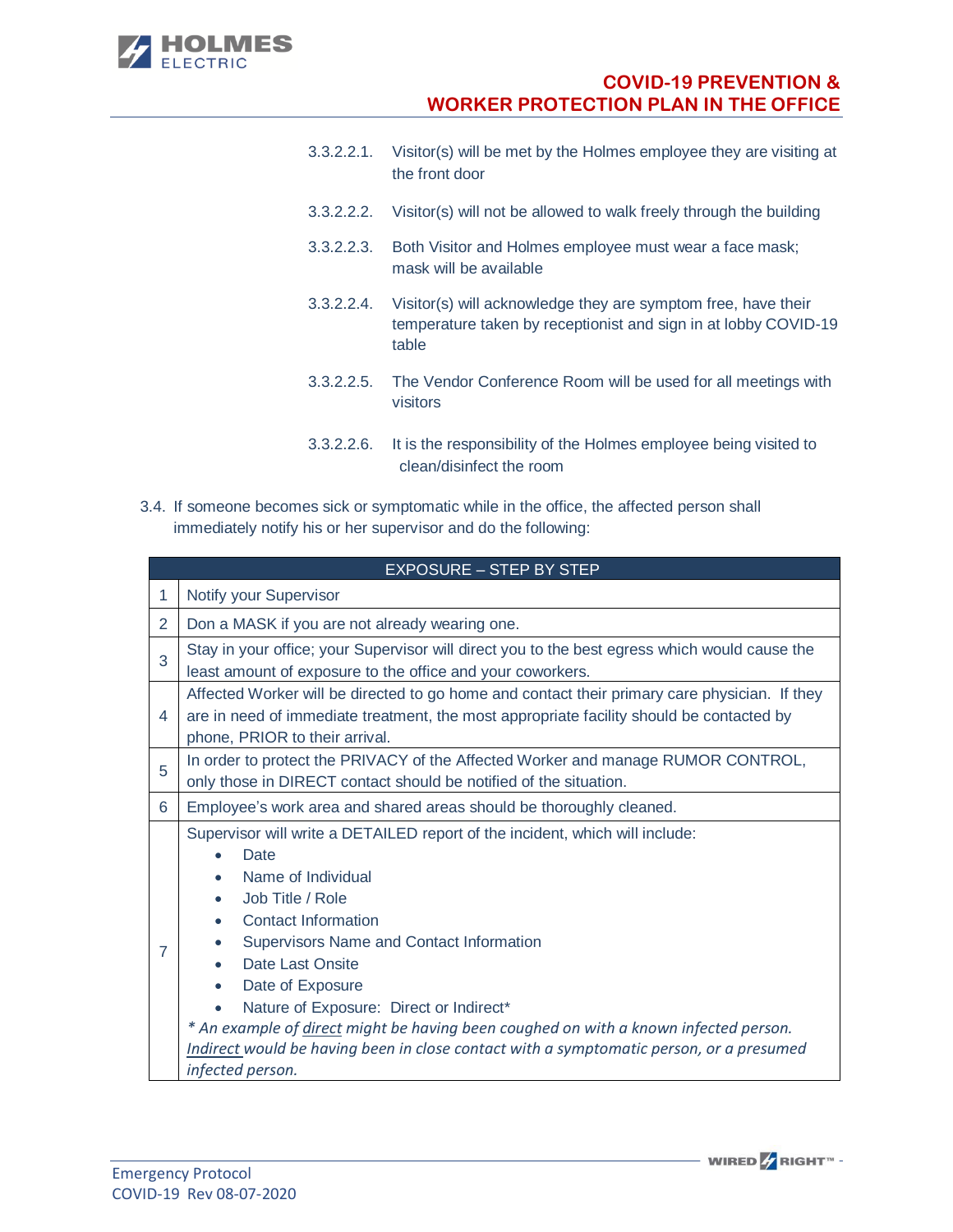

|   | Affected Worker should write a short report to include any and all symptoms and time of |                                                                                         |  |
|---|-----------------------------------------------------------------------------------------|-----------------------------------------------------------------------------------------|--|
| 8 |                                                                                         | onset. Basically, a short narrative as to why they suspect they are a possible infected |  |
|   | person.                                                                                 |                                                                                         |  |
|   | $\bullet$                                                                               | Supervisor to notify HR to start tracking the Affected Worker, their treatment plan and |  |
| 9 |                                                                                         | any possible job transfer / accommodations that may be necessary.                       |  |
|   | $\bullet$                                                                               | An Exposure Contact List will be created for HR to follow up with each individual.      |  |
|   | $\bullet$                                                                               | HR and Safety will work closely together to track prognosis and prepare the individual  |  |
|   |                                                                                         | for return to work.                                                                     |  |

# **4. SEPARATION & DISTANCING**

4.1. The primary means to prevent the spread COVID-19 is to prevent "close contact" with others and reduce density of people (CDC defines close contact as 6' for prolonged periods of time), this includes delivery drivers and visitors.

### 4.2. Meetings

- 4.2.1. Meetings shall be done in conference rooms while maintaining social distancing and not in individual's office.
- 4.2.2. All visitors including vendors shall meet at vendor's conference room or larger conference room if larger group.
- 4.2.3. Carefully consider whether travel is necessary.
	- 4.2.3.1. Consider using videoconferencing or teleconferencing when possible for workrelated meetings and gatherings.
	- 4.2.3.2. Consider cancelling, adjusting or postponing large work-related meetings or gatherings that can only occur in person.
- 4.3. Rearrange offices in cubicles so there are empty cubicles between occupied cubicles.
- 4.4. Front Door Deliveries and Mail
	- 4.4.1. Provide cart at front door and instruct delivery person to place packages on cart.
	- 4.4.2. Notify recipient when packages arrive.
	- 4.4.3. Gloves will be available to get mail from mailbox and/or go through mail.
- 4.5. Lunchroom and restrooms
	- 4.5.1. When eating in the lunchroom, make sure to keep at least six (6) feet' from each other.

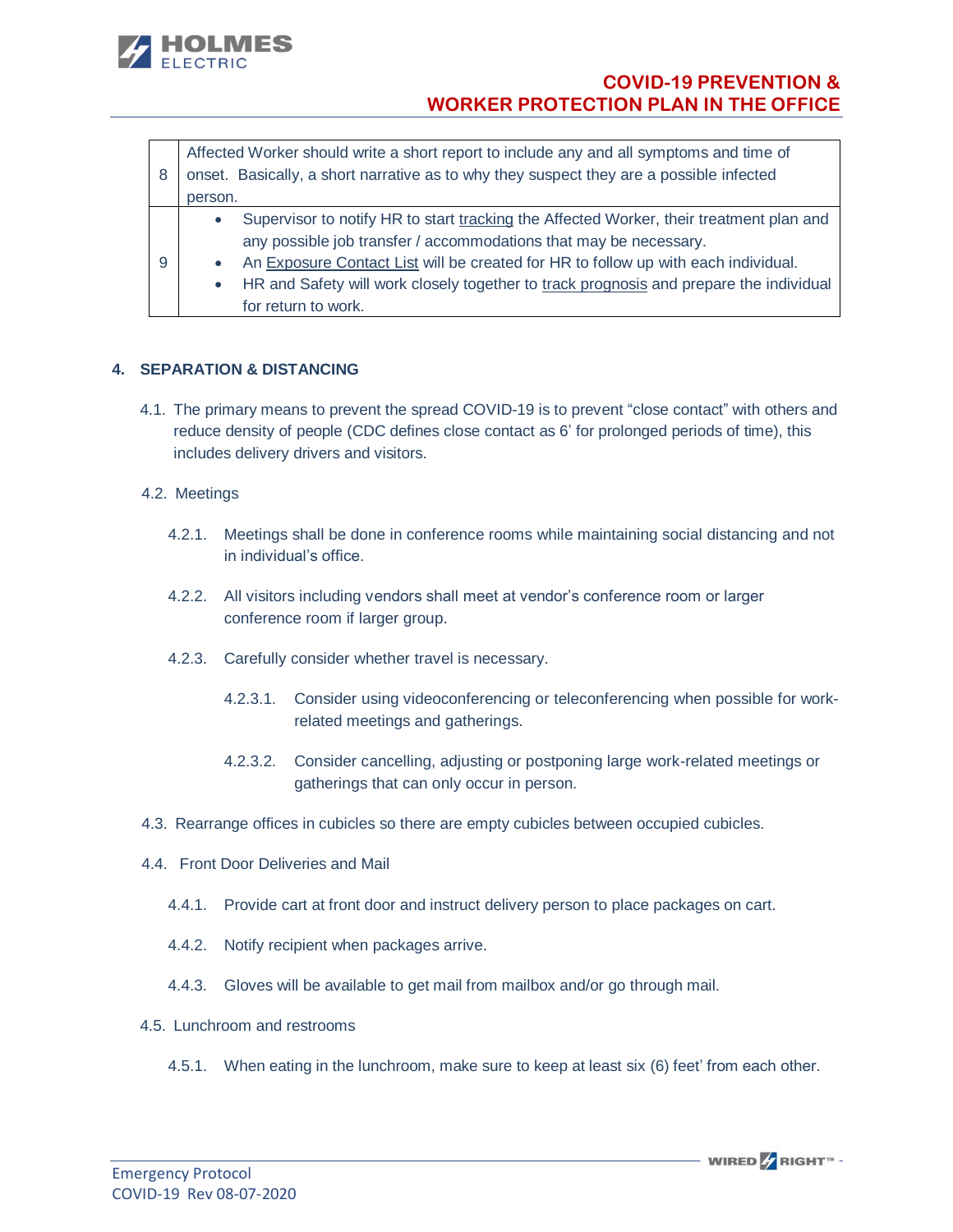

- 4.5.2. Wash hands well for at least twenty (20) seconds before eating and after using the restroom.
- 4.5.3. Eating at your desk in encouraged.
- 4.5.4. Only one person at a time at sinks and urinals in restrooms.

# **5. CLEANLINESS AND SANITATION IN THE WORK PLACE**

- 5.1. Wash hands regularly with soap and water for at least twenty (20) seconds.
- 5.2. Avoid touching your eyes, nose and mouth with unwashed hands.
- 5.3. Cover your mouth and nose with a tissue when you cough or sneeze. If you don't have a tissue, cough or sneeze into your elbow, not your hands.
- 5.4. No shaking hands.
- 5.5. No using other worker's office, phones, desks, etc.
- 5.6. All high touch items will be cleaned twice daily. These include:
	- Entry doors
	- Office door handles/light switches
	- Lunchroom door/cupboard/drawer handles
	- Lunchroom faucets, toaster, microwave, soap dispensers
	- Restroom door handles, faucets, soap dispensers
- 5.7. Each person shall clean and disinfect their office/work stations, doorknobs, phones, keyboards, tables, etc. This also includes laptops or other devices that are transferred between home and office.
- 5.8. Upon the conclusion of meetings, the meeting lead will ensure meeting area is cleaned/disinfected.
- 5.9. Facial coverings will be required at the main office starting June 8, 2020 with the exception of someone working alone in an office.
	- 5.9.1. In common areas such as hallways, lunch room, copy room etc.; facial coverings must be worn.
	- 5.9.2. For those who need a mask, they will be located on the counter across from the HR office.